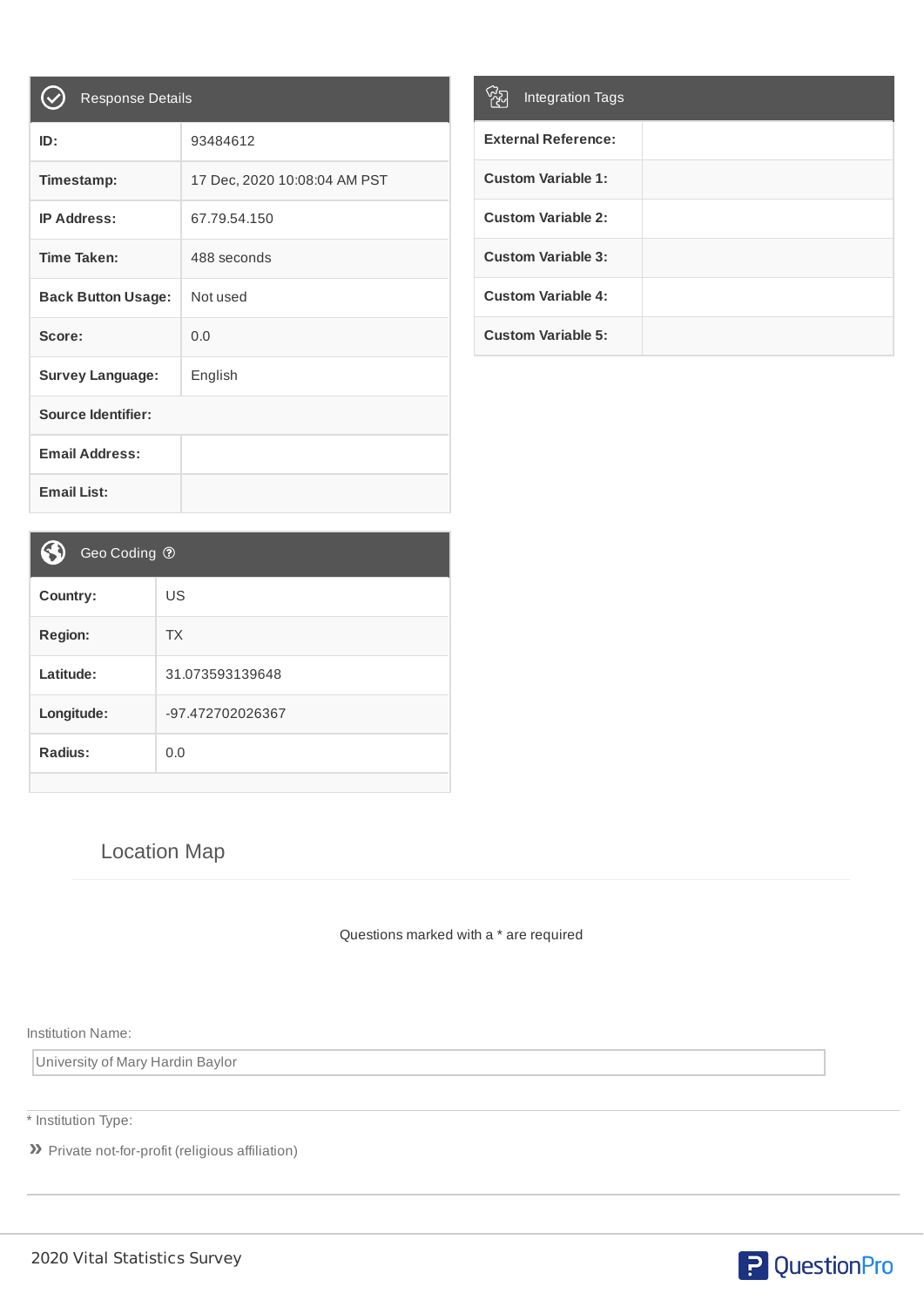\* Institution Location/Region:

**»** Southern Region (i.e., AL, AR, FL, GA, KY, LA, MD, MS, NC, SC, TN, TX, VA, WV)

\* Do you have a CACREP-accredited REHABILITATION COUNSELING program accredited under the CORE standards? (This does not include the Dually accredited Clinical Mental Health Counseling and Clinicals Rehabilitation Counseling program or Clinical Rehabilitation Counseling, which will both be options later in the survey)

**»** No

\* Do you currently have one or more counseling programs accredited under the 2009 CACREP Standards?

**»** Yes

\* Do you have a CACREP-accredited ADDICTION COUNSELING program under the 2009 Standards?

**»** No

\* Do you have a CACREP-accredited CAREER COUNSELING program under the 2009 Standards? (Select one option)

**»** No

\* Do you have a CACREP-accredited CLINICAL REHABILITATION COUNSELING program that is dually-accredited as a CLINICAL MENTAL HEALTH COUNSELING program under the 2009 Standards?

**»** No

\* Do you have a CACREP-accredited CLINICAL MENTAL HEALTH COUNSELING program under the 2009 Standards?

**»** Yes

What is the minimum number of credit (semester) hours required for your CLINICAL MENTAL HEALTH COUNSELING degree?

60

How many students are currently enrolled in your CLINICAL MENTAL HEALTH COUNSELING program?

54

How many students graduated from your CLINICAL MENTAL HEALTH COUNSELING program in the past year?

20

\* To the best of your knowledge, what is the completion rate of students from your CLINICAL MENTAL HEALTH COUNSELING program?

**»** 73%

\* To the best of your knowledge, what is the licensure [or certification] examination pass rate of students graduating from your CLINICAL MENTAL HEALTH COUNSELING program?

**»** 94%

\* To the best of your knowledge, what is the job placement rate of graduates from your CLINICAL MENTAL HEALTH COUNSELING program who were actively seeking employment?

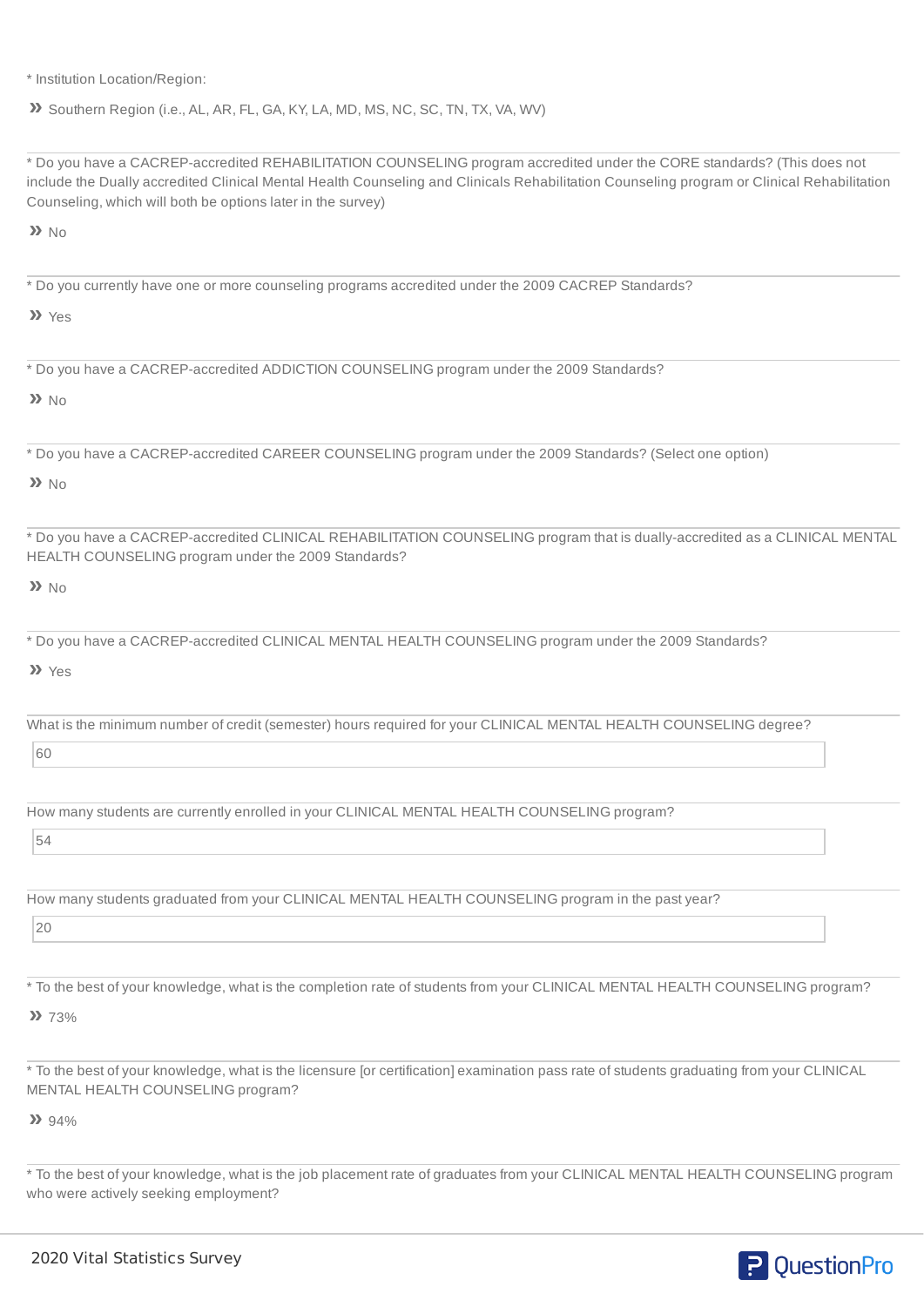**»** 100%

| * Within your academic unit, do you have a second program accredited as a CLINICAL MENTAL HEALTH COUNSELING program?                                                                 |
|--------------------------------------------------------------------------------------------------------------------------------------------------------------------------------------|
| $\lambda$ No                                                                                                                                                                         |
|                                                                                                                                                                                      |
| * Do you have a CACREP-accredited MARRIAGE, COUPLE, AND FAMILY COUNSELING program under the 2009 Standards?                                                                          |
| >> Yes                                                                                                                                                                               |
| What is the minimum number of credit (semester) hours required for your MARRIAGE, COUPLE, AND FAMILY COUNSELING degree?                                                              |
| 60                                                                                                                                                                                   |
|                                                                                                                                                                                      |
| How many students are currently enrolled in your MARRIAGE, COUPLE, AND FAMILY COUNSELING program?                                                                                    |
| 25                                                                                                                                                                                   |
| How many students graduated from your MARRIAGE, COUPLE, AND FAMILY COUNSELING program in the past year?                                                                              |
| $\mathsf 9$                                                                                                                                                                          |
|                                                                                                                                                                                      |
| * To the best of your knowledge, what is the completion rate of students from your MARRIAGE, COUPLE, AND FAMILY COUNSELING<br>program? Details                                       |
| 2267%                                                                                                                                                                                |
| * To the best of your knowledge, what is the licensure [or certification] examination pass rate of students graduating from your MARRIAGE,<br>COUPLE, AND FAMILY COUNSELING program? |
| 22 100%                                                                                                                                                                              |
| * To the best of your knowledge, what is the job placement rate of graduates from your MARRIAGE, COUPLE, AND FAMILY COUNSELING<br>program who were actively seeking employment?      |
| 22 100%                                                                                                                                                                              |
| * Do you have a CACREP-accredited SCHOOL COUNSELING program under the 2009 Standards?                                                                                                |
| $\lambda$ No                                                                                                                                                                         |
| * Do you have a CACREP-accredited STUDENT AFFAIRS AND COLLEGE COUNSELING program under the 2009 Standards?                                                                           |
| $\lambda$ No                                                                                                                                                                         |
| * Do you have a CACREP-accredited COUNSELOR EDUCATION AND SUPERVISION doctoral program under the 2009 Standards?                                                                     |
| $\lambda$ No                                                                                                                                                                         |
| * Do you have one or more counseling programs accredited under the 2016 CACREP Standards?                                                                                            |
| $\lambda$ No                                                                                                                                                                         |
|                                                                                                                                                                                      |

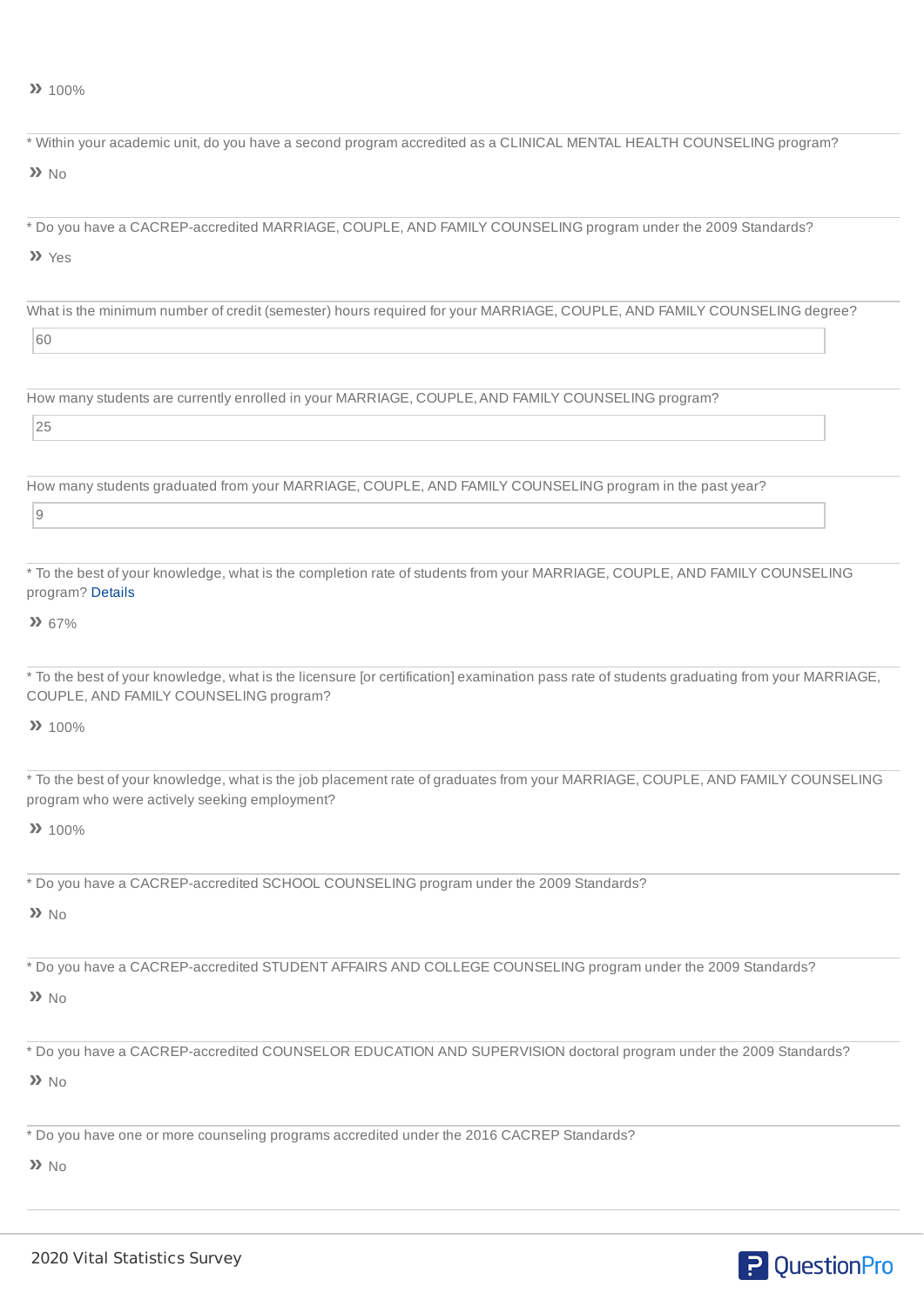| How many applications for your MASTER'S level CACREP-accredited program(s) did you receive in the past year? |  |
|--------------------------------------------------------------------------------------------------------------|--|
|                                                                                                              |  |

35

\* Non-CACREP-Accredited Programs: Please select all programs offered by your academic counseling unit that are NOT ACCREDITED by CACREP.

**»** Other Academic Specialization in Counseling

\* Are you able to provide demographic information about students enrolled in your CACREP-accredited MASTER'S level COUNSELING program(s)?

**»** Yes

| American Indian or Alaska Native          |  |
|-------------------------------------------|--|
| $\vert$ 0                                 |  |
| Asian                                     |  |
| $\overline{0}$                            |  |
| <b>Black or African American</b>          |  |
| 4                                         |  |
| Hispanic or Latino                        |  |
| <sub>3</sub>                              |  |
| Native Hawaiian or Other Pacific Islander |  |
| $\vert$ 0                                 |  |
| White                                     |  |
| 48                                        |  |
| Multiracial                               |  |
| $\vert$ 0                                 |  |
| Other/Undisclosed                         |  |
| $\overline{0}$                            |  |
| Nonresident Alien                         |  |
| $\vert$ 0                                 |  |
| <b>Active Duty Military</b>               |  |
| $\vert$ 0                                 |  |
| Veteran                                   |  |
| 3                                         |  |
| Disabled                                  |  |
| $\vert$ 0                                 |  |
|                                           |  |
| American Indian or Alaska Native          |  |
| $\vert$ 1                                 |  |

2

Asian

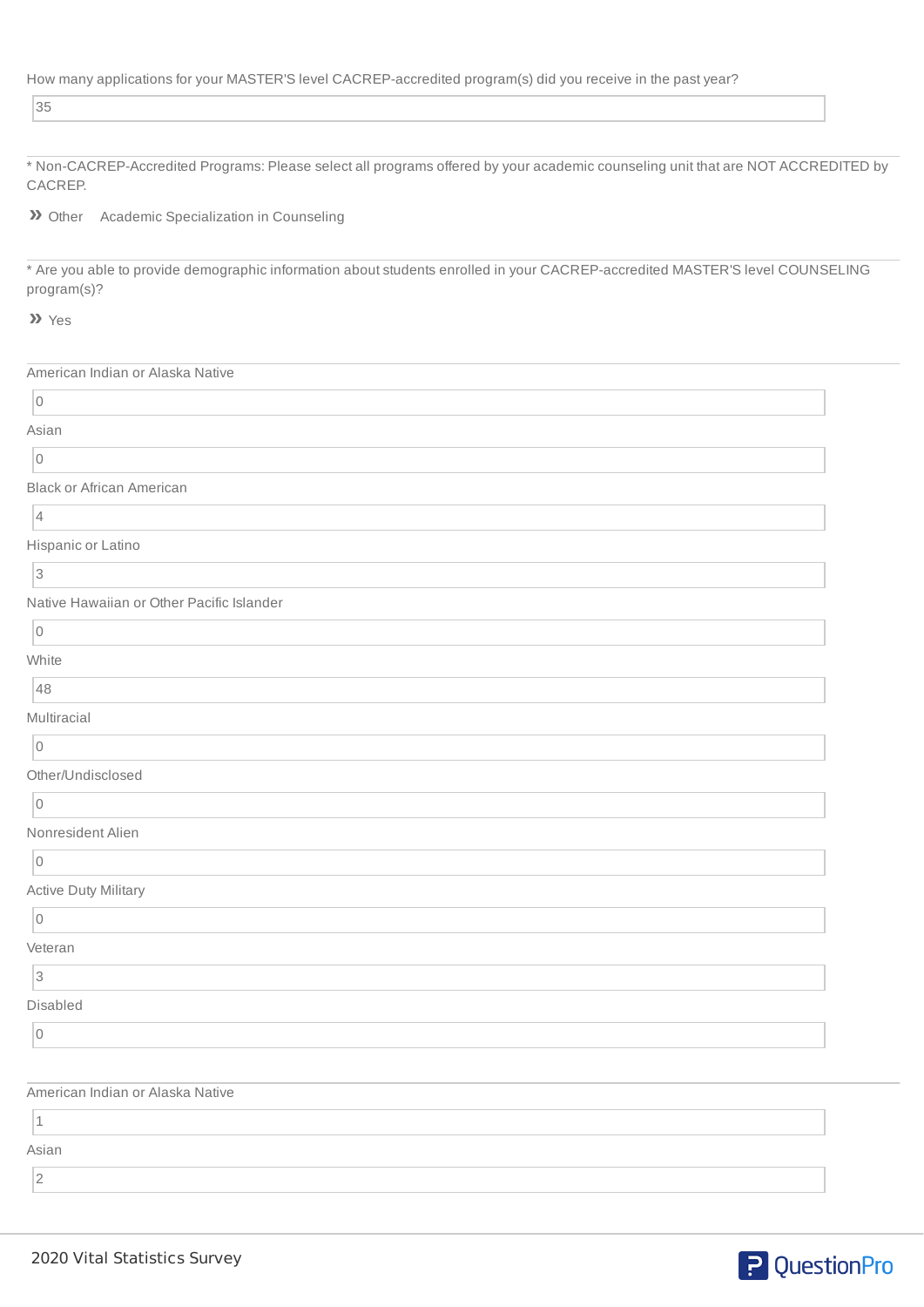Black or African American

| $10$                                      |  |
|-------------------------------------------|--|
| Hispanic or Latino                        |  |
| 10                                        |  |
| Native Hawaiian or Other Pacific Islander |  |
| $\overline{0}$                            |  |
| White                                     |  |
| 38                                        |  |
| Multiracial                               |  |
| $\vert 0 \vert$                           |  |
| Other/Undisclosed                         |  |
| $\vert 0 \vert$                           |  |
| Nonresident Alien                         |  |
| $\vert$ 0                                 |  |
| <b>Active Duty Military</b>               |  |
| 0                                         |  |
| Veteran                                   |  |
| $\boxed{6}$                               |  |
| Disabled                                  |  |
| $\vert$ 2                                 |  |
|                                           |  |
| American Indian or Alaska Native          |  |
| $\vert$ 0                                 |  |
| Asian                                     |  |
| $\overline{0}$                            |  |
| <b>Black or African American</b>          |  |
| $\overline{0}$                            |  |
| Hispanic or Latino                        |  |
| $\overline{0}$                            |  |
| Native Hawaiian or Other Pacific Islander |  |
| $\vert 0 \vert$                           |  |
| White                                     |  |
| $\vert 0 \vert$                           |  |
| Mulitracial                               |  |
| $\vert 0 \vert$                           |  |
| Other/Undisclosed                         |  |
| $\vert$ 0                                 |  |
| Nonresident Alien                         |  |
|                                           |  |
| $\overline{0}$                            |  |

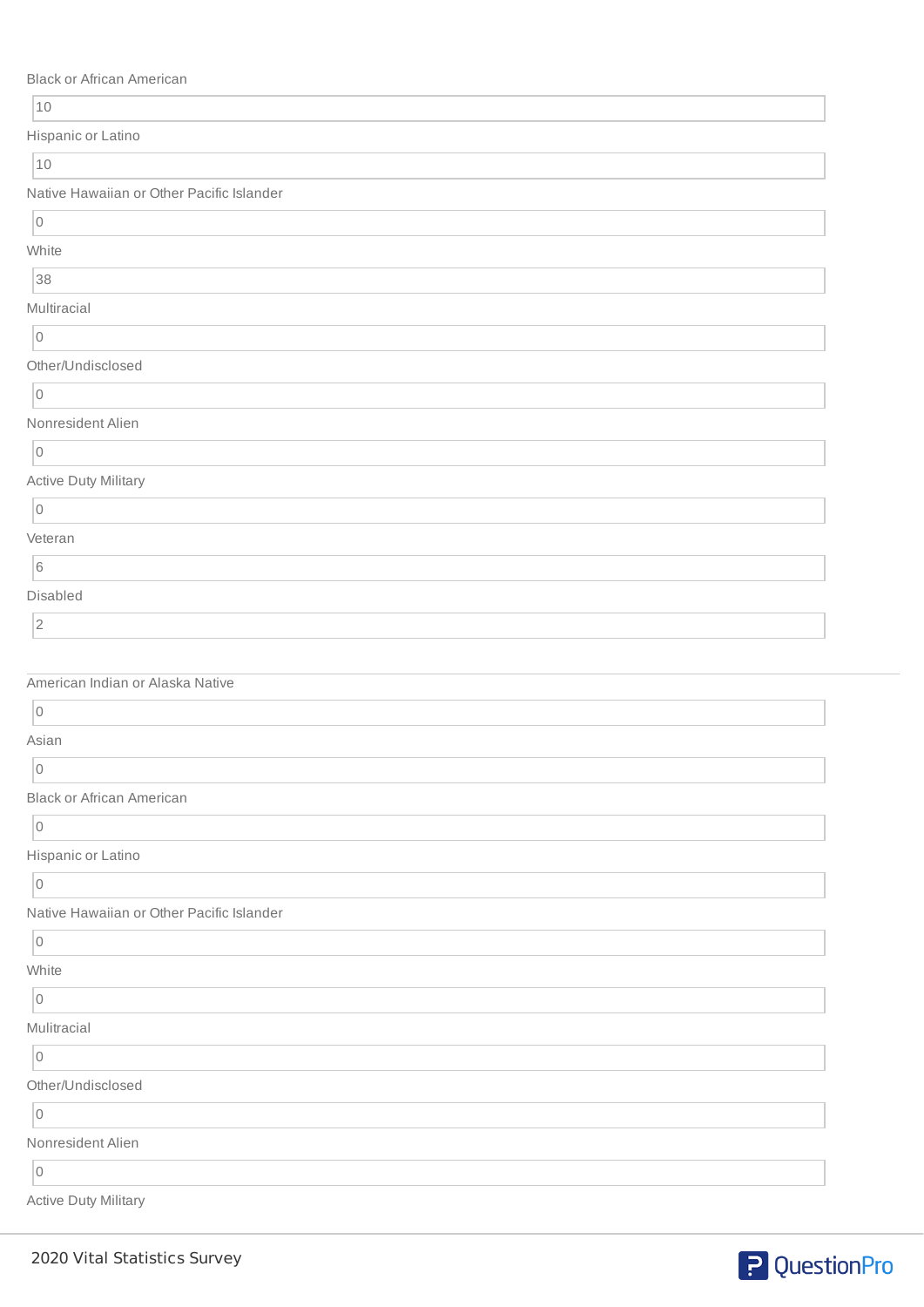| L        |  |
|----------|--|
| Veteran  |  |
| 0        |  |
| Disabled |  |
| 0        |  |

\* Are you able to provide demographic information about students enrolled in your CACREP-accredited COUNSELOR EDUCATION AND SUPERVISION doctoral program?

**»** Not Applicable (i.e., "I do not have an accredited CES doctoral program.")

How many FULL-TIME faculty members do you have in your academic counseling unit?

5

\* Are you able to provide demographic information about FULL-TIME faculty members in your academic counseling unit?

## **»** Yes

| American Indian or Alaska Native          |  |
|-------------------------------------------|--|
| $\overline{0}$                            |  |
| Asian                                     |  |
| $\mathsf{O}$                              |  |
| <b>Black or African American</b>          |  |
| $\vert$ 1                                 |  |
| Hispanic or Latino                        |  |
| $\vert$ 0                                 |  |
| Native Hawaiian or Other Pacific Islander |  |
| $\vert 0 \vert$                           |  |
| White                                     |  |
| 2                                         |  |
| Multiracial                               |  |
| $\vert$ 0                                 |  |
| Other/Undisclosed                         |  |
| $\mathsf{O}$                              |  |
| Nonresident Alien                         |  |
| $\mathsf{O}$                              |  |
|                                           |  |
| American Indian or Alaska Native          |  |
| $\overline{0}$                            |  |
| Asian                                     |  |
| $\sqrt{2}$                                |  |
| <b>Black or African American</b>          |  |
|                                           |  |

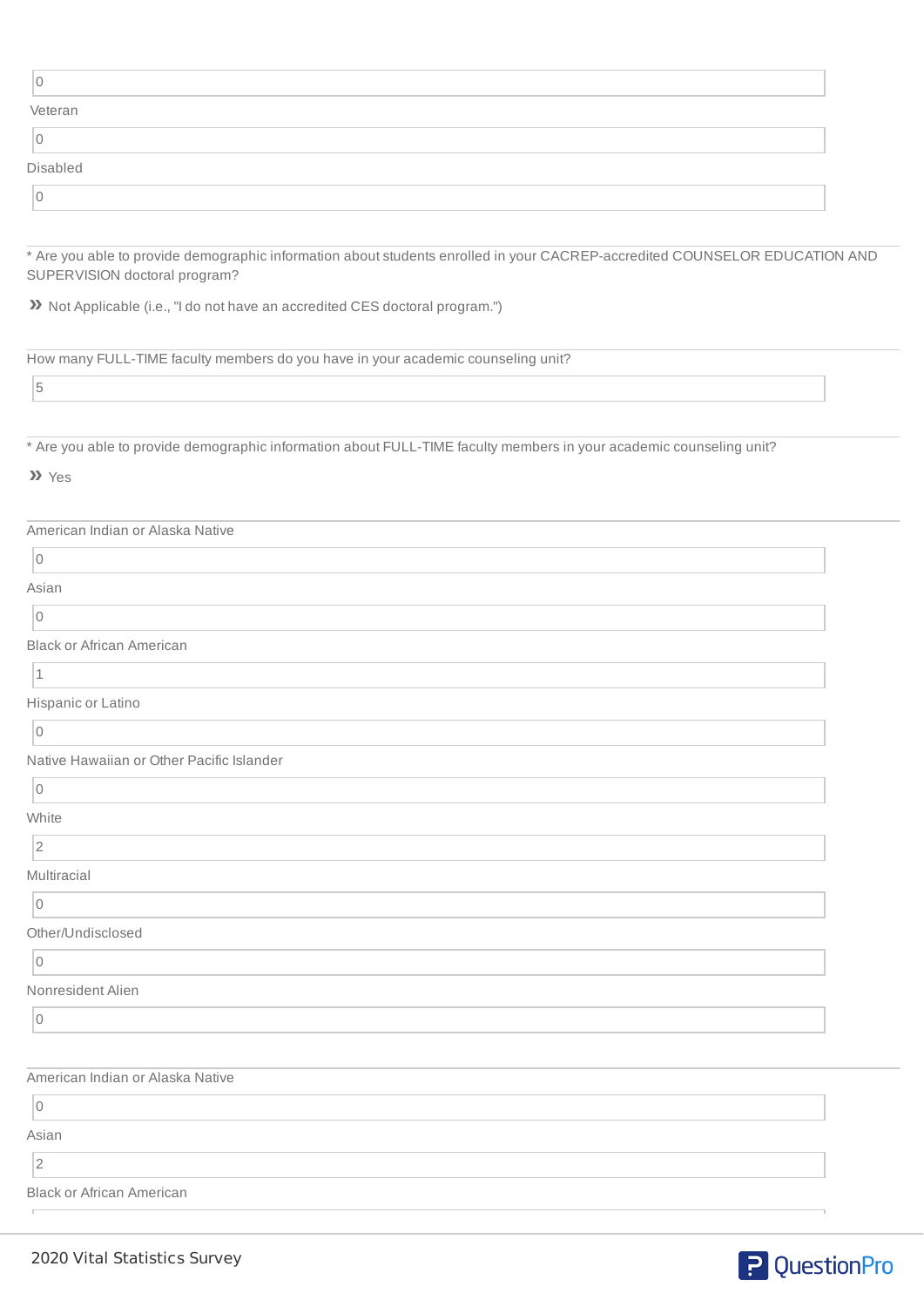| Hispanic or Latino                        |  |
|-------------------------------------------|--|
| $\boxed{0}$                               |  |
| Native Hawaiian or Other Pacific Islander |  |
| $\vert 0 \vert$                           |  |
| White                                     |  |
| $\vert$ 0                                 |  |
| Multiracial                               |  |
| $\overline{0}$                            |  |
| Other/Undisclosed                         |  |
| $\vert$ 0                                 |  |
| Nonresident Alien                         |  |
| $\vert$ 0                                 |  |
|                                           |  |
| American Indian or Alaska Native          |  |
| $\vert 0 \vert$                           |  |
| Asian                                     |  |
| $\overline{0}$                            |  |
| <b>Black or African American</b>          |  |
| $\vert$ 0                                 |  |
| Hispanic or Latino                        |  |
| $\overline{0}$                            |  |
| Native Hawaiian or Other Pacific Islander |  |
| $\vert 0 \vert$                           |  |
| White                                     |  |
| $\boxed{0}$                               |  |
| Multiracial                               |  |
| $\boxed{0}$                               |  |
| Other/Undisclosed                         |  |
| $\vert$ 0                                 |  |
| Nonresident Alien                         |  |
| $\overline{0}$                            |  |
|                                           |  |

\* Please rank the following categories of standards that you anticipate being challenging for your program to remain in compliance in the nex 2-3 years (1 being most challenging):

| 1.S Core faculty course delivery (greater use of adjuncts)                              | 1              |
|-----------------------------------------------------------------------------------------|----------------|
| 1.T FTE ratio (exceeds 12:1 due to faculty cutbacks)                                    | 3              |
| 1.W Core Faculty (due to furloughs, layoffs, hiring freezes)                            | $\mathcal{P}$  |
| 1.X Professional identity (due to reduced or no financial support, travel restrictions) | $\overline{4}$ |
| Practicum & Internship (difficulty in finding appropriate clinical sites)               | 7              |
| 3.H & 3.L Practicum & Internship (providing supervision: in person or distance)         | 8              |
|                                                                                         |                |